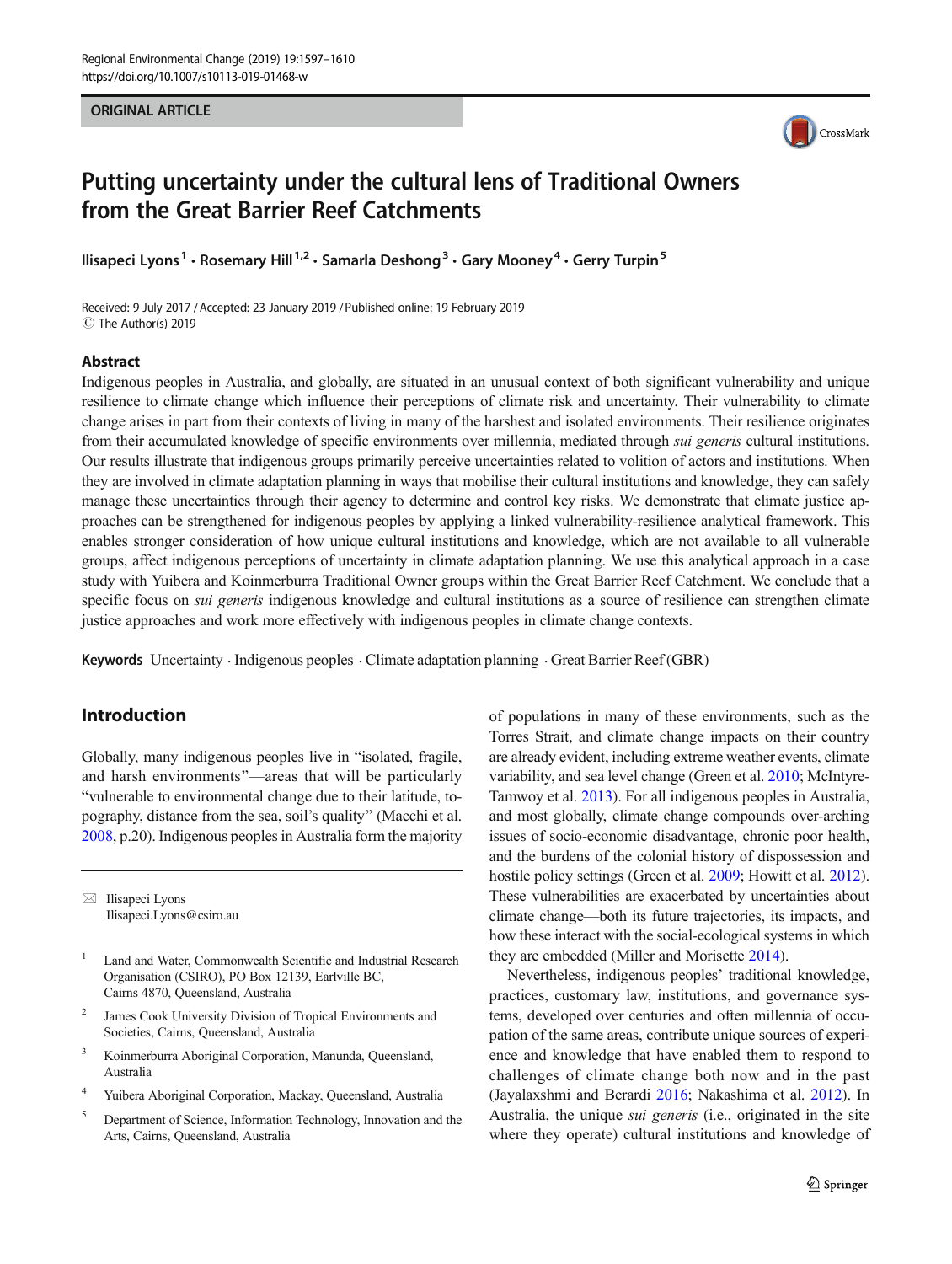indigenous peoples over their diverse traditional territories are recognised legally through the Native Title Act 1993 and extensively documented (Horton [1994\)](#page-12-0). In this paper, we examine perceptions of climate uncertainty through a case study with indigenous peoples on the Great Barrier Reef, and highlight how their context of both vulnerability and of resilience, generated by their unique sui generis cultural institutions and knowledge, leads them to prioritise volition uncertainty whether they can gain the agency for climate action through their own actions founded in their cultural institutions.

In Northern Australia, for example, indigenous peoples' knowledge of indicators of seasonal change, accumulated over at least 50,000 years of continued occupation (Clarkson et al. [2017](#page-11-0); Tobler et al. [2017\)](#page-12-0), underpins adaptive responses to climate change (Leonard et al. [2013](#page-12-0)). This accumulated baseline information about their environment, and approach of basing environmental management actions on seasonal indicators such as flowering of trees, supports an adaptive approach that has enabled them to navigate climate change over millennia (Head et al. [2014](#page-11-0)). These contexts of maintaining unique knowledge and adaptation approaches relevant to climate change, while living in highly vulnerable environments and enduring ongoing socio-economic disadvantage, characterise what Head et al.  $(2014, p.188)$  $(2014, p.188)$  identify as the "paradox" of indigenous peoples and climate change response. Climate justice approaches highlight that those already exposed to other forms of vulnerability are often the most exposed to climate and environmental change. Analysis that recognises procedural, distributional, and cognitive aspects of justice has proven key to understanding how climate vulnerability can be best addressed with such vulnerable groups (Schlosberg and Collins [2014\)](#page-12-0). The approach also engages the notion of justice as recognition that the costs and benefits of climate action are not equally experienced by groups in the society (Bulkeley et al. [2014](#page-11-0)).

However, climate justice approaches have only recently begun to address how to strengthen the resilience that indigenous peoples and local communities have as a result of their unique sui generis knowledge and customary governance, and their adaptive approaches to environmental management (Mathur et al. [2014\)](#page-12-0). In this paper, we use a linked vulnerability-resilience framework, adapted from Maru et al. [\(2014\)](#page-12-0), to analyse indigenous perceptions of uncertainty associated with climate change, as a means of addressing this "paradox" that indigenous peoples demonstrate both vulnerability and resilience that need to be considered to understand and support their climate responses. Our analysis shows that their primary concerns about uncertainty are related to volition—whether they have agency to define and control key risks, in order to counter vulnerability from colonial legacies, and reinforce effective adaptation arising from their knowledge, cultures, and territorial rights.

Uncertainty about climate change and its potential impacts is a significant issue globally, and substantial scientific effort

has been focused on how to communicate and quantify uncertainty, but with little attention to volition (Mastrandrea et al. [2010\)](#page-12-0). In the field of climate science, calculating uncertainties has focused on the statistical quantifiable dimensions, less so on the unquantifiable uncertainties (Dessai and van der Sluijs [2007\)](#page-11-0). Scientific projections of future atmospheric compositions and associated climate conditions are designed primarily to address the probability of a known impact occurring or of a range of possible scenario outcomes, both of which use rational thought and action in the present (Dessai and van der Sluijs [2007\)](#page-11-0).

Increasingly, the science community is recognising the important role of unquantifiable uncertainties, such as volition, and how local perceptions of risk and uncertainty are important in meaningful engagement with communities about climate change (Dessai and van der Sluijs [2007](#page-11-0)). As Hulme [\(2008](#page-12-0)) argues, the prevailing epistemology behind climate science makes way for particular futures and perspectives consistent with the scientific knowledge system. The sociocultural institutions in which change, actions, and perceptions of uncertainty, which are critical to community engagement in action to address climate change, have been little considered (Douglas [1992;](#page-11-0) Zinn [2008](#page-13-0)). Nevertheless, perceptions of uncertainty have been identified as a key factor in determining actions to respond to climate change (Lindenfeld et al. [2014\)](#page-12-0).

Studies across indigenous groups demonstrate diverse perspectives and levels of understanding, including about uncertainties, with related diversity in capacities to respond and manage climate impacts (Cruikshank [2001](#page-11-0); McIntyre-Tamwoy et al. [2013](#page-12-0); NAILSMA [2010](#page-12-0)). For example, indigenous climate change concerns in the Murray-Darling Basin of Australia are underpinned by narratives of colonisation, dispossession, and the ongoing effects of agriculture, which generate uncertainty about how and whether indigenous peoples can understand and manage climate change on their own terms (Nikolakis et al. [2016\)](#page-12-0). Indigenous peoples globally demonstrate significant interest in mobilising and sharing traditional knowledge to aid climate adaptation (McMillen et al. [2017;](#page-12-0) Nakashima et al. [2012\)](#page-12-0). However, this interest is tempered by concerns and uncertainty about the management of risks, including moral hazards to cultural values (e.g., absence of legal protection of the socio-spiritual obligations associated with shared knowledge from a particular community), material harms (misappropriation and overharvesting), and lack of benefit sharing (Williams and Hardison [2013\)](#page-13-0). These uncertainties impede indigenous peoples' responses to climate change and thus are important to understand.

In this paper, we first present and justify our analytical framework, then the case study context and methods for research. Next, we present the results of Traditional Owner perceptions of uncertainty under climate change and their desired responses for inclusion in regional climate adaptation planning. We conclude with a discussion about how specific focus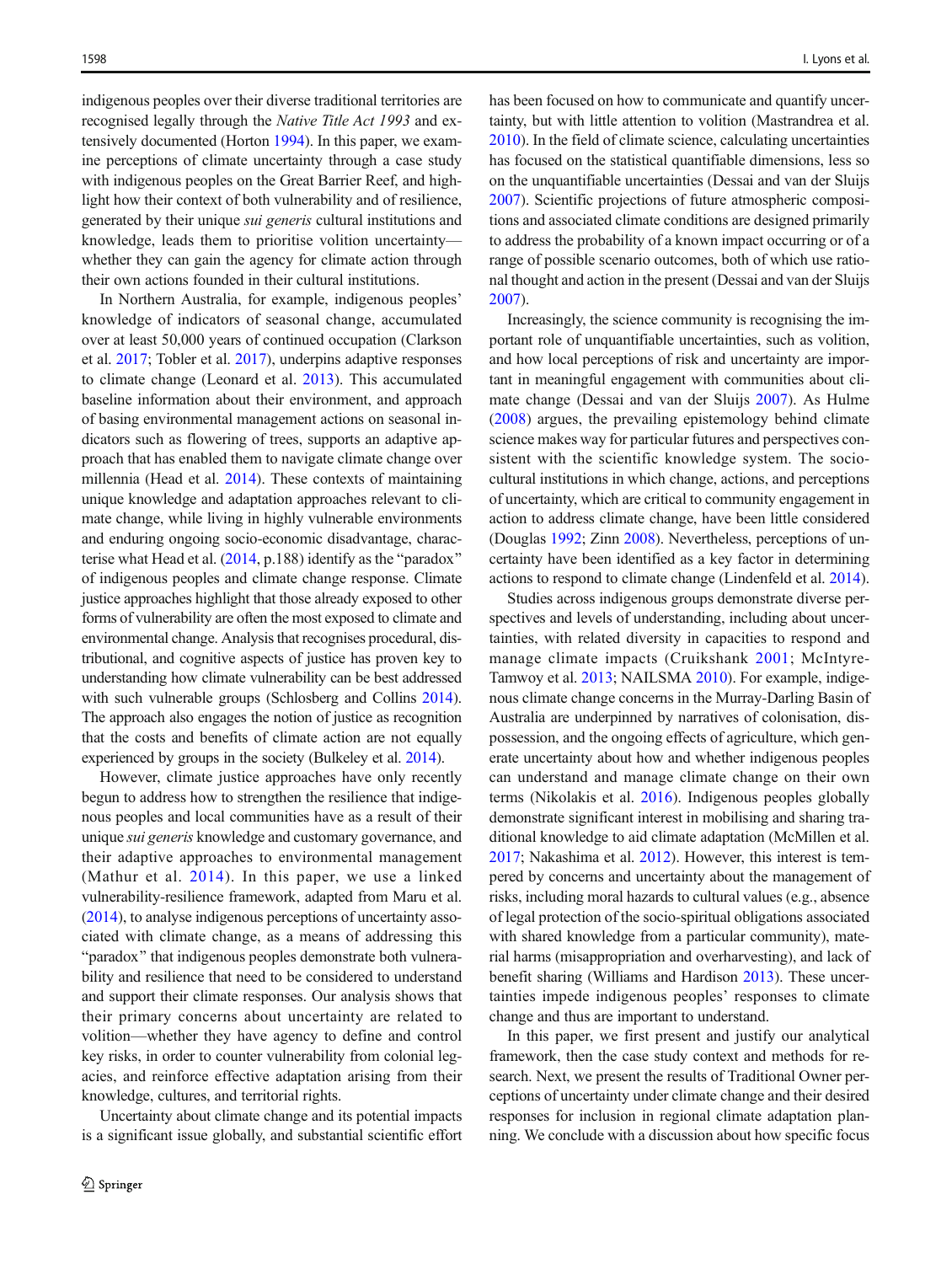on sui generis indigenous knowledge and customary governance, supported by the linked vulnerability-resilience analytical framework, can strengthen climate justice approaches as a means of responding to unique indigenous perspectives of uncertainty about climate change.

# Analytical framework: linked vulnerability-resilience and categories of uncertainty

Resilience has many definitions but is considered here as the capacity of a system to absorb disturbance and still maintain its same controls, key structures, and functions; we refer to "desirable resilience" where this characteristic of persistence supports desired social goals and values (Maru et al. [2014\)](#page-12-0). Resilience arises from the capacity of a community to address climate-related uncertainties in ways that allow it to function and renew itself—termed "adaptive capacity" (Cinner et al. [2018](#page-11-0)). Adaptive capacity, in turn, depends on social networks, institutions, and learning—opportunities to access and use resources and the agency to determine whether to and how to change in the face of climate change and other challenges (Cinner et al. [2018\)](#page-11-0).

Positive resilience strengthens adaptive capacity and is sourced and amplified through accumulated knowledge, experiences, cultural institutions, and practices, attuned to particular environments and environmental change, typically more systemic, and long-term. As noted above, while indigenous peoples typically experience lack of access to the political, economic, and social resources of the dominant societies and nationstate governments now occupying their traditional territories, their cultural connections and customary governance provide ongoing access to valued accumulated knowledge of their environments (Berkes [2012](#page-11-0); Jayalaxshmi and Berardi [2016](#page-12-0)).

In Australia, indigenous people have deep cultural connections to their land and seas, referred to as their "country", and associated systems of kinship, customary law, and knowledge systems, that involve obligations and responsibilities to a complex web of ancestral beings, future generations, and country (Altman and Kerins [2012](#page-11-0)). These connections and associated knowledge systems provide the basis for natural resource management that responds to the impacts of climate change (Green and Raygorodetsky [2010](#page-11-0); Rose Bird [1996](#page-12-0)). This worldview conceptualises the health of the people and their country as deeply connected and incorporates practical activities such as fishing, hunting, burning of country, accessing country, and finding pathways to gain greater recognition (Jackson et al. [2012](#page-12-0); Rose Bird [1996](#page-12-0)). Leonard et al. ([2013\)](#page-12-0), for example, details how indigenous people in Australia's Kimberley region monitor plant phenology and animal behaviour as seasonal indicators in ways that support adaptation of their practices (such as times and places for burning vegetation and customary fishing and hunting) to changing environmental conditions. Petheram et al. [\(2010\)](#page-12-0) noted that Yolngu people in the Northern Territory attributed the strange changes they observed on their environment, over multiple years, partly as a consequence of inappropriate actions on their traditional lands that included tourism, mining, and recreational fishing, as well as the effects of climate change. Such indigenous perspectives on and relationships with their local environments are defined by their worldview, values, culture, and institutions and are passed down from generation to generation through story telling (Berkes [2008;](#page-11-0) Green et al. [2009;](#page-11-0) Petheram et al. [2010](#page-12-0)).

Vulnerability is sourced from colonial processes of territorial acquisition that disrupted indigenous peoples' connections with their traditional territories, amplified by political marginalisation, socio-economic disadvantage, and associated chronic poor health, and exacerbated by the harsh environments that indigenous peoples frequently occupy (Hibbard and Lane [2004](#page-11-0); Lane and Hibbard [2005](#page-12-0); Whyte [2018](#page-13-0)). Justice theory states that vulnerability is exacerbated when these underlying social and political conditions are not properly recognised in the distributions of goods and risks (Schlosberg [2012](#page-12-0)). Increased vulnerability reduces adaptive capacity through weakening of the capital holdings, networks, and institutions upon which adaptive capacity depends (Cinner et al. [2018\)](#page-11-0). Vulnerability corresponds to symptoms of loss of self-determination-based independence and community self-reliance, conditions that are often reproduced and occur even where interventions have resulted from wellintentioned social and economic policies to support "development" (Dhillon [2018;](#page-11-0) Howitt et al. [2012;](#page-12-0) Maru and Davies [2011](#page-12-0)). Vulnerabilities often arise from the absence of cultural and political recognition that underpin distributive injustice (Schlosberg [2012;](#page-12-0) Whyte [2018](#page-13-0)).

Adaptive capacity of indigenous peoples is therefore influenced by two opposing cycles of positive reinforcement. The first is the positive reinforcement of resilience arising from their experience and knowledge of environments and environmental changes, associated with rights and interests over country, which are gaining increasing recognition by nation-state governments throughout the world and particularly in Australia (Brondizio and Le Tourneau [2016;](#page-11-0) Hill et al. [2013\)](#page-12-0). The second is the positive reinforcement of vulnerability, arising from the history of colonialism and hostile policy, producing the contemporary context of socio-economic disadvantage and chronic poor health, which injustice continually reinforces (Maru and Davies [2011;](#page-12-0) Schlosberg and Carruthers [2010\)](#page-12-0) (Fig. [1\).](#page-3-0)

Indigenous peoples' perception of uncertainty related to climate change is situated within this context of both vulnerability and resilience. Rather than focusing on uncertainty as the probability of a known impact occurring or of a range of possible scenario outcomes, our analysis takes account of the broader socio-cultural dimensions of uncertainty. According to Raskin et al. [\(2002\)](#page-12-0), future uncertainties that are part of complex socio-ecological systems involve ignorance,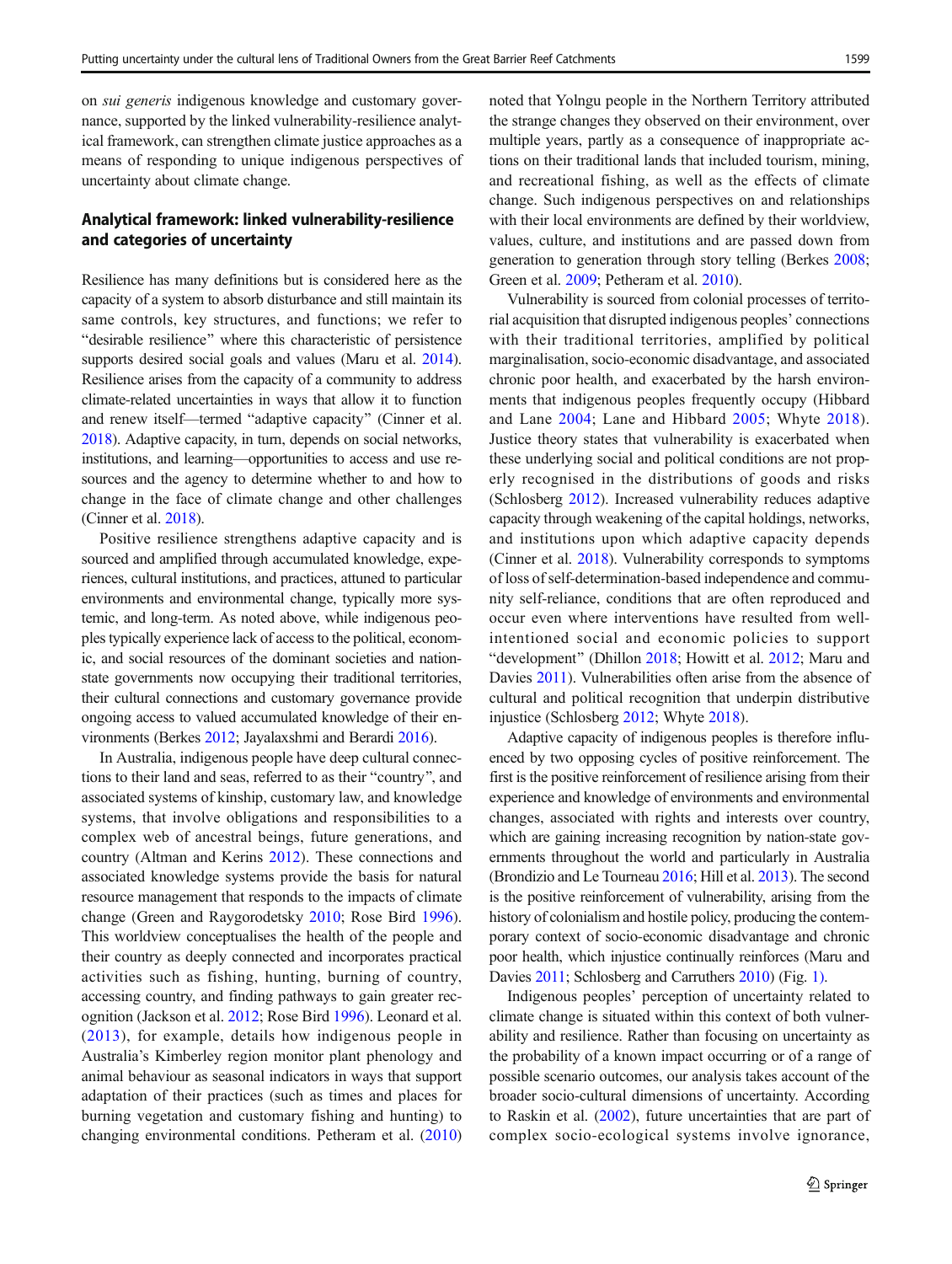<span id="page-3-0"></span>Fig. 1 Linked vulnerabilityresilience framework showing how both vulnerability and resilience are positively reinforced and affect adaptive capacity. Source: adapted from Maru et al. ([2014](#page-12-0)).



surprise, and volition as distinct sources of uncertainty. Ignorance is based on incomplete information about the dynamics of a system that generates multiple probabilities for possible future scenarios. Surprise is due to the inherent properties of complex systems which can exhibit emergent phenomena (related to feedbacks and dynamism) and structural shifts when thresholds are crossed. Kates and Clark [\(1996\)](#page-12-0) offer several characteristics of surprise: they can confound social expectations, they are not completely unpredictable, can be both negative or positive, and they present opportunities to increase our capacity to manage environmental problems. Volition refers to the unique roles of human actors, whose future choices have not yet been made; and to human institutions that create and reinforce their own trajectories, leading to unpredictable responses in climate change arenas (North [1992;](#page-12-0) Raskin et al. [2002](#page-12-0)).

Our analytical framework links the context of indigenous peoples—with sources of both vulnerability and resilience that affect their adaptive capacity—and these categories of uncertainty that are relevant to this context (Table [1\)](#page-4-0).

#### Case study context and geography

The Australian Government committed \$44 million to Regional Natural Resource Management (NRM) Planning for Climate Change across 56 NRM regions through its Clean Energy Future (CEF) Plan in 2012 (Australian Government [2013\)](#page-11-0). The funding programme was designed to assist regional NRM organisations to update their NRM plans using regionally synthesised science products to aid climate adaptation responses with a particular focus on climate change impacts on land (Bohnet et al. [2013\)](#page-11-0).

This paper is based on a research project undertaken in the Mackay-Whitsunday, one of the four geographically distinct NRM regions in Far North Queensland, grouped in the Wet Tropics Cluster of the CEF programme (Fig. [2\)](#page-4-0).

Climate adaptation planning in the Mackay-Whitsunday area occurs in a highly contested landscape of diverse values and activities including mining, tourism, agriculture, fisheries, urbanisation, and aboriginal custodianship, which represent multiple demands for the region's resources (Bohnet et al. [2013](#page-11-0)). Aboriginal peoples from this area have long pursued legal recognition of their traditional and custodial rights to country, including the protection of important cultural sites such as freshwater lakes, and management of ecosystems that are important to culturally significant species such as medicinal plants or marine species. These can conflict with agricultural interests where some of these sites may be located on farmland or where farming practices such as chemical inputs are perceived to be harmful to important species, or where major infrastructure has changed the flooding patterns and hence the way Traditional Owners can collect resources from freshwater wetlands or how they envision their country.

The likely scenarios for future climates will add to existing challenges of resource access with projections of an increase of average maximum and minimum temperatures, increase in the temperature of hot days and frequency and duration of extreme temperatures, increased intensity of extreme rainfall events and less frequent but more intense cyclones. These conditions present uncertainties about future productivity of agricultural production, from increased evaporation and contamination of agricultural land through sea level rise, damage to infrastructure and housing from floods; as well as strain to human health from heatwaves (Reef Catchments [2016\)](#page-12-0).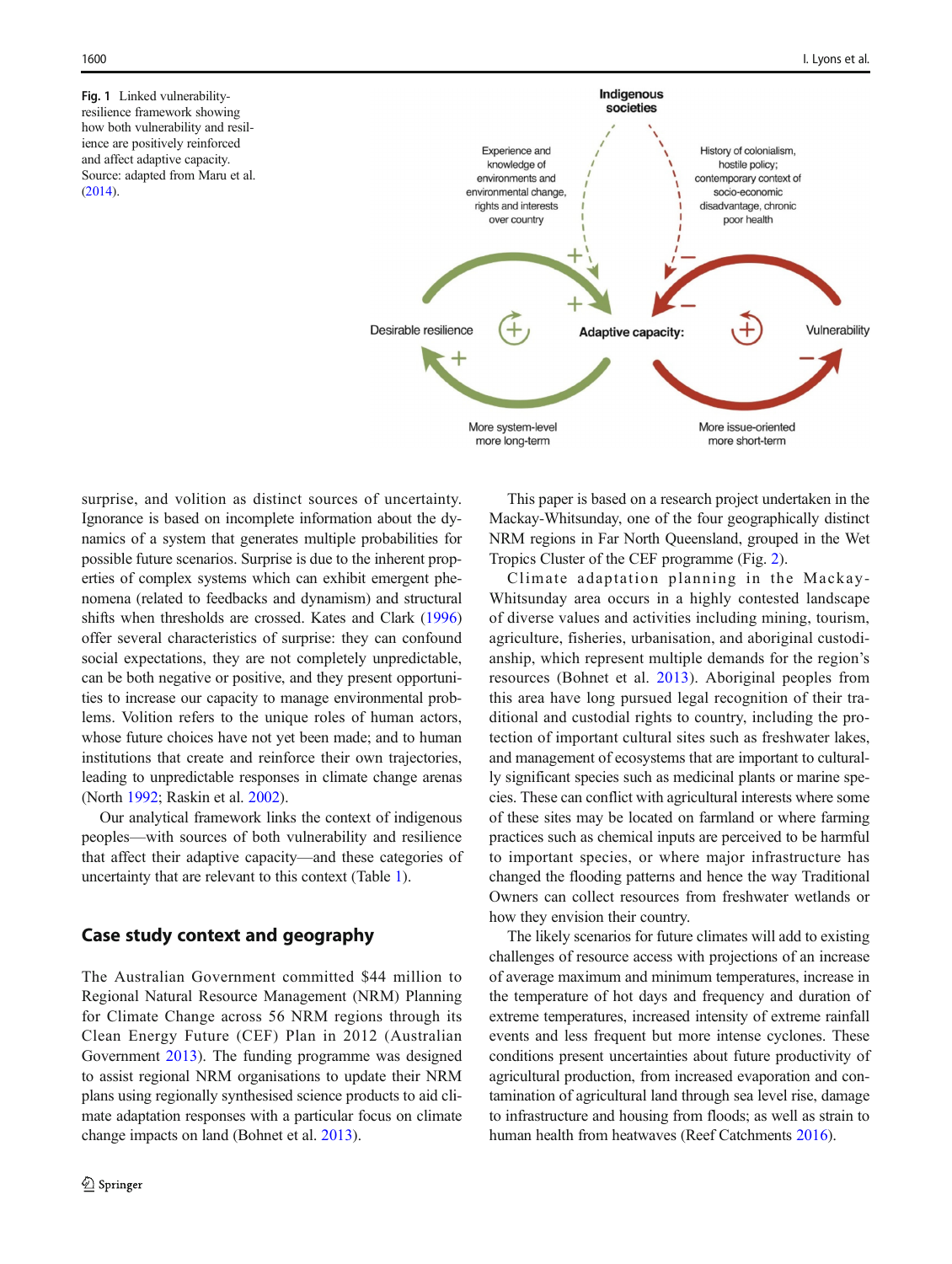<span id="page-4-0"></span>

|                     |                                                                                                             | Table 1 Analytic framework relating types of uncertainty for sources of resilience and vulnerability in building capability for climate adaptation planning           |                                                                                                                           |                                                                                                                        |                                                                                                                                                                                                                          |
|---------------------|-------------------------------------------------------------------------------------------------------------|-----------------------------------------------------------------------------------------------------------------------------------------------------------------------|---------------------------------------------------------------------------------------------------------------------------|------------------------------------------------------------------------------------------------------------------------|--------------------------------------------------------------------------------------------------------------------------------------------------------------------------------------------------------------------------|
|                     |                                                                                                             | Sources of resilience and vulnerability Types of uncertainty for building climate adaptation planning capability                                                      |                                                                                                                           |                                                                                                                        |                                                                                                                                                                                                                          |
|                     |                                                                                                             | Ignorance                                                                                                                                                             | Surprise                                                                                                                  | Volition of actors                                                                                                     | Volition of institutions                                                                                                                                                                                                 |
|                     | and knowledge of environments,<br>rights and interests over country<br>Source of resilience experience      | that address multiple scenarios<br>based on ethical processes<br>Strategies and preparation<br>of climate change                                                      | New resources becoming                                                                                                    | available with climate change rights and access to manage country<br>Ability to draw on kin network,                   | Recognition of indigenous cultural<br>resources, rights and interests<br>that is part of wider societal<br>adaptation planning                                                                                           |
| chronic poor health | of colonialism, contemporary context<br>of socio-economic disadvantage,<br>Sources of vulnerability-history | Engagement on the potential impacts Type of and amount of loss<br>environmental, socio-economic<br>and institutional vulnerabilities<br>of climate change on existing | of country from sea level rise;<br>and availability of culturally<br>type of changes in distribution<br>important species | indigenous driven processes<br>Future opportunities to utilise<br>IK with science to address<br>climate change through | planning that continuously engage indigenous<br>long-term relationships, interests and values<br>peoples as key groups with particular<br>over their traditional lands and seas<br>Future multi-scale climate adaptation |
|                     |                                                                                                             |                                                                                                                                                                       |                                                                                                                           |                                                                                                                        |                                                                                                                                                                                                                          |

 $\overline{1}$ 

 $\mathbf{I}$ 

 $\overline{1}$ 



Fig. 2 Four regions in the wet tropics climate cluster. Source: Moran et al. ([2014](#page-12-0))

In the Mackay-Whitsunday regions, many challenges arising from colonial histories exist for Aboriginal people, as with other Aboriginal groups across Australia, in adapting to climate change (Howitt et al. [2012;](#page-12-0) see Veland et al. [2013\)](#page-12-0). Occupation of Aboriginal people's traditional lands in Mackay first occurred through granting of pastoral leases by the Queensland colonial government in the mid-1800s. The first Aboriginal reserve in Queensland was established in Mackay in 1870, where Aboriginal workforces were rounded up and could be protected from the native police raids, and where they were permitted to continue their hunting and cultivation practices (Kidd [1997](#page-12-0)). The establishment of cotton and sugar plantations by 1877 increased the demand for labour that drew mainly from the trade in Melanesian labourers, as well as Asians and Europeans to fill the shortfall (Kidd [1997\)](#page-12-0). Descendants of these communities continue to be residents in the Mackay region.

Under the Aboriginal Protection and Prohibition of the Sale of Opium Act (1897) Aboriginal people were relocated to reserves, and any children of "mixed race" were removed into state (management) care. Aboriginal people's rights to marry, move, earn, and keep their wages were all controlled

g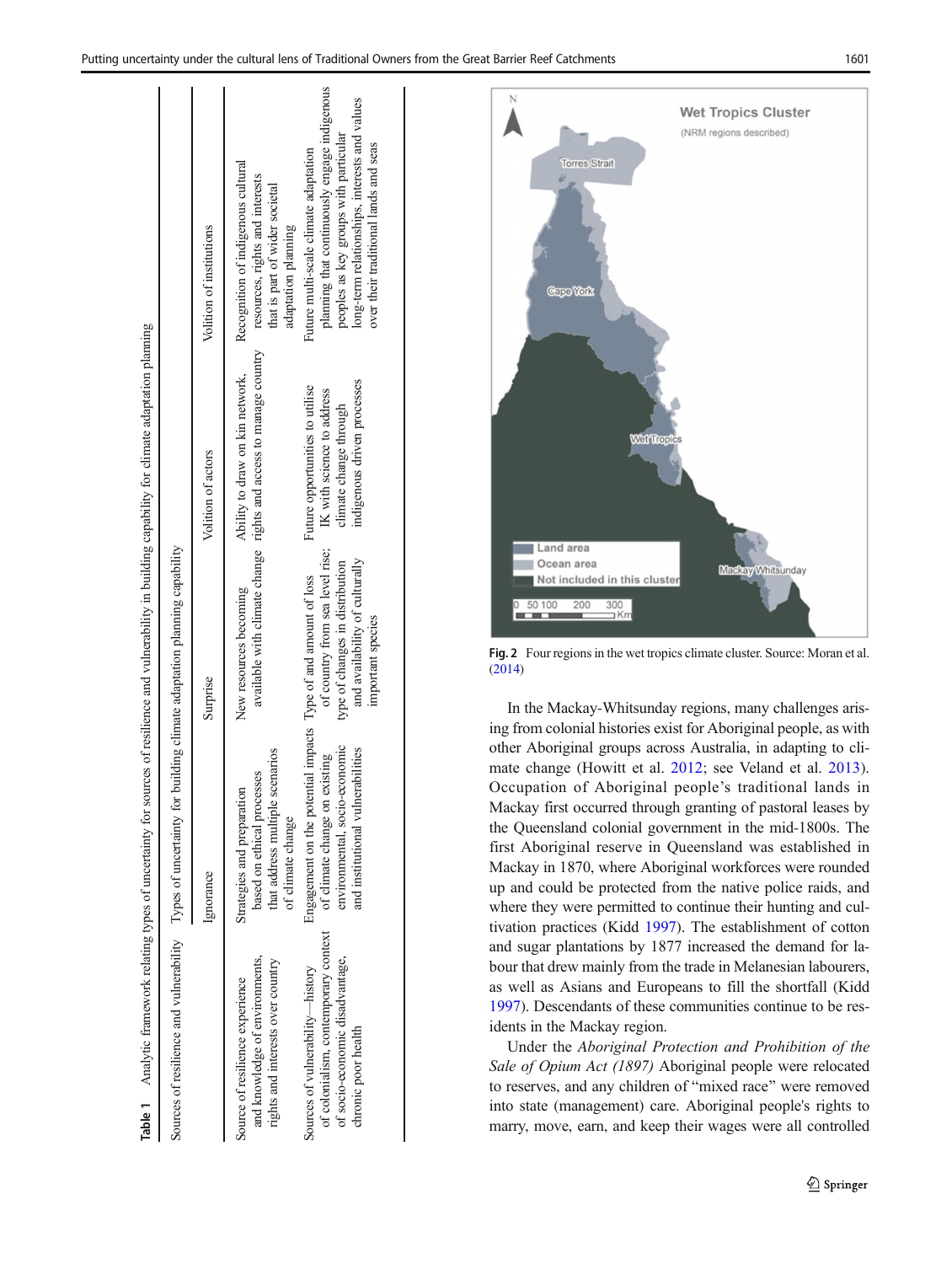by the Queensland State Government under this policy which continued until the early 1970s (Kidd [1997\)](#page-12-0). This historical landscape of colonisation and dispossession is a strong feature in how groups frame their engagement and the types of futures they imagine for country and people in planning for climate adaptation.

# Research methods

The aim of the project case study was to partner with the organisation Reef Catchments NRM and indigenous people from the area to do climate adaptation planning. Representatives from two Traditional Owners groups, an indigenous ethnobotanist, a climate officer from the NRM agency, and a Commonwealth Science Industrial Research Organisation social science researcher collaborated to design the project and develop adaptation strategies using both climate science and indigenous knowledge. Representatives from the Yuibera and Koinmerburra Traditional Owner groups expressed interest in response to an invitation put to the Reef Catchments NRM Traditional Owner Reference Group. The two Traditional Owner groups are custodians of land and sea country in the GBR Catchments and both are urban based. Yuibera country includes the regional town centre of Mackay. Nine participants from both groups who lived in the township and were selected by their cultural representative bodies participated at different times throughout the project. Demographic information about the participants was not collected as part of this study.

The research consisted of field work and workshops that brought together western science that included modelled climate projections and regional maps of environmental risks, with indigenous knowledge to develop climate adaptation strategies. The climate projections and environmental risk maps included sea level rise and flood and erosion risks, as well as potential temperature and vegetation changes. Pictorial books were used to talk about climate change and maps were used to aid discussion about the types of environmental shifts that could occur on country as a result of climate change. Traditional Owners also talked about changes they are seeing on their country and shared photos of places. The climate projection and environmental risk maps were effective tools that engaged all parties to share their knowledge about changes occurring on country, including their different perspectives of the types of social and economic conditions that affect adaptive capacity. For the Traditional Owners, the maps showed the landscape view of the environmental risks, such as river bank erosion that can affect culturally important species and places on their country. These maps allowed a proper discussion about places that Traditional Owners could access, where they had relationships and could access private property, and the limits of their resources and capability to respond to ongoing change on their country.

This was a seven-month project that began with a weeklong camp at Cape Palmerston National Park with the Traditional Owners who wanted to share, record, and map some of their knowledge and values about their country. The camp was followed by workshop discussions that included projection and risk maps of: sea level rise to 2100; seagrass distribution, storm surge, and flood risks based on past events and landscape vulnerability; and social sensitivity maps based on existing environmental risks and census data. Interviews throughout the research were used to confirm team observations made during the project case study and to evaluate progress with the Traditional Owners. The final stage of the project involved the participation of the Traditional Owners in a multi-stakeholder regional climate adaptation planning workshop to develop the Reef Catchments NRM climate adaptation plan.

Data from the workshops and interviews were coded in NVivo under broad categories of uncertainties related to sources of vulnerability and resilience.

#### Results

#### Influence of vulnerability and resilience on perceptions of uncertainties

Traditional Owners recognise the need to counter the influences of colonisation and dispossession which underpin vulnerability. Two types of vulnerability were highlighted: vulnerability from colonisation and dispossession; and vulnerability from changes and losses on country. They also seek to strengthen their resilience through a focus on two particular aspects: protecting what is left; and adapting to different uses of country. Each of these was associated with uncertainties of ignorance, volition, or surprise (Table [2](#page-6-0)).

#### Associated with vulnerability: legacies of colonisation and dispossession and uncertainty about recognition and access to country

The enduring impacts of colonisation through removal from country and loss of access to country were a major feature of Traditional Owners' accounts and pointed to uncertainties around maintaining relationships with their traditional lands (Table [2,](#page-6-0) row 1). Both the Koinmerburra and Yuibera Traditional Owners recalled experiences and fear of family members being removed from their traditional lands to be placed on missions as part of colonial government policies:

Mum's mother grew up in Rockhampton but her father lived and worked on country. The threat of the kids being taken under the Act was real. She talks about an extended family member being taken to the Woorabinda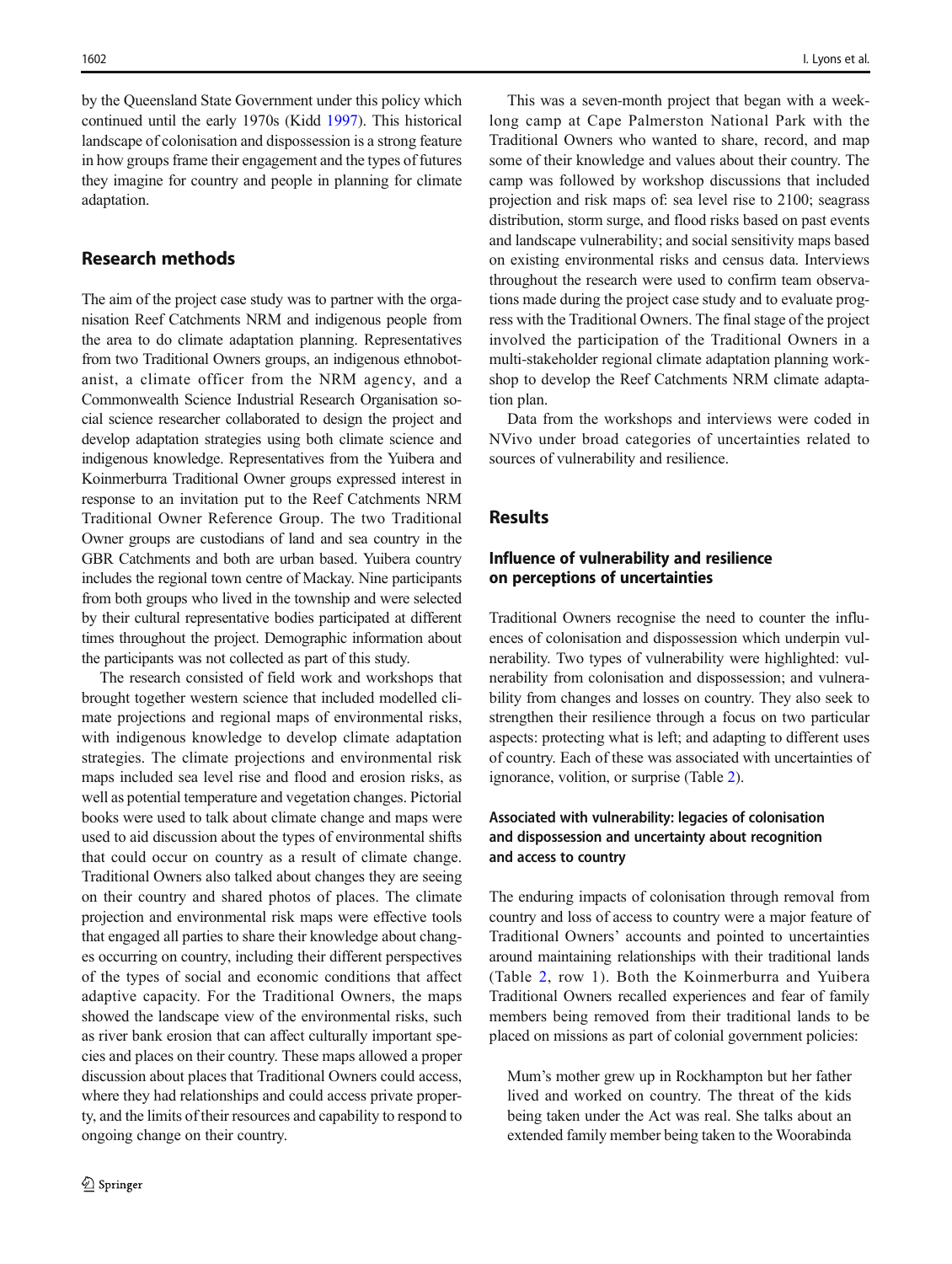<span id="page-6-0"></span>

| Table 2                          | Sources of vulnerability and resilience identified by the Traditional Owners and their associated uncertainties of ignorance, volition, and surprise                                                                                                                                       |                                                                                                          |                                                                                                                                                                                                                                                                                                                                                                                                                                                                                                                                                                                 |
|----------------------------------|--------------------------------------------------------------------------------------------------------------------------------------------------------------------------------------------------------------------------------------------------------------------------------------------|----------------------------------------------------------------------------------------------------------|---------------------------------------------------------------------------------------------------------------------------------------------------------------------------------------------------------------------------------------------------------------------------------------------------------------------------------------------------------------------------------------------------------------------------------------------------------------------------------------------------------------------------------------------------------------------------------|
|                                  | Areas of concern and actions                                                                                                                                                                                                                                                               | Uncertainty of concern to Traditional Owners Type of uncertainty                                         |                                                                                                                                                                                                                                                                                                                                                                                                                                                                                                                                                                                 |
| Associated with<br>vulnerability | and dispossession of indigenous peoples<br>1. Historical legacies of colonisation<br>from their traditional territories                                                                                                                                                                    | Uncertainty about recognition<br>and access to country                                                   | Volition of actors: future choices of other (non-Traditional Owner)<br>actors to allow them access to their country<br>Volition of institutions: future requirements<br>and instruments that will support access<br>for recognition as Traditional Owners                                                                                                                                                                                                                                                                                                                       |
|                                  | grounds on the coastal fringes from sea level rise<br>· loss of important water holes and camping<br>• Loss or degradation of culturally important<br>including:<br>• Loss of cultural sites from sea level rise<br>species from changing temperatures<br>2. Changes and losses on country | connections with future resources<br>will be able to maintain cultural<br>Uncertainty about whether they | Volition of actors: Whether Traditional Owner actors<br>become present or absent in novel ecosystems<br>Surprises: whether culturally important species<br>will shift their populations, change, adapt or<br>without access to specific cultural resources<br>will be able to maintain culture and identity<br>[gnorance: whether cultural resources will]<br>be available in the future                                                                                                                                                                                        |
| Associated with resilience       | · Protecting cultural assets that demonstrate their connection<br>cultural assets<br>. Recording their knowledge and<br>• Managing country holistically<br>3. Protecting what is left:                                                                                                     | Uncertainty about their influence<br>on management                                                       | their connection, and support their management roles<br>without continuing existence of specific cultural sites<br>Volition of actors: Whether other actors will recognise<br>aware of Traditional Owners' cultural connections<br>engagement mechanisms will enable Traditional<br>whether the public broadly will be sufficiently<br>and other resources to influence management;<br>Volition of institutions: whether the institutional<br>Owners appropriate opportunities, financial<br>under climate change to support their roles<br>and resources that demonstrate this |
|                                  | 4. Adapting to using different country                                                                                                                                                                                                                                                     | Uncertainty about negotiating<br>access to different country                                             | Aboriginal cultural institutions will appropriately manage<br>government and Aboriginal culture will enable<br>access by climate migrants arriving on country<br>Volition of institutions: whether responses from<br>their access; whether both government and                                                                                                                                                                                                                                                                                                                  |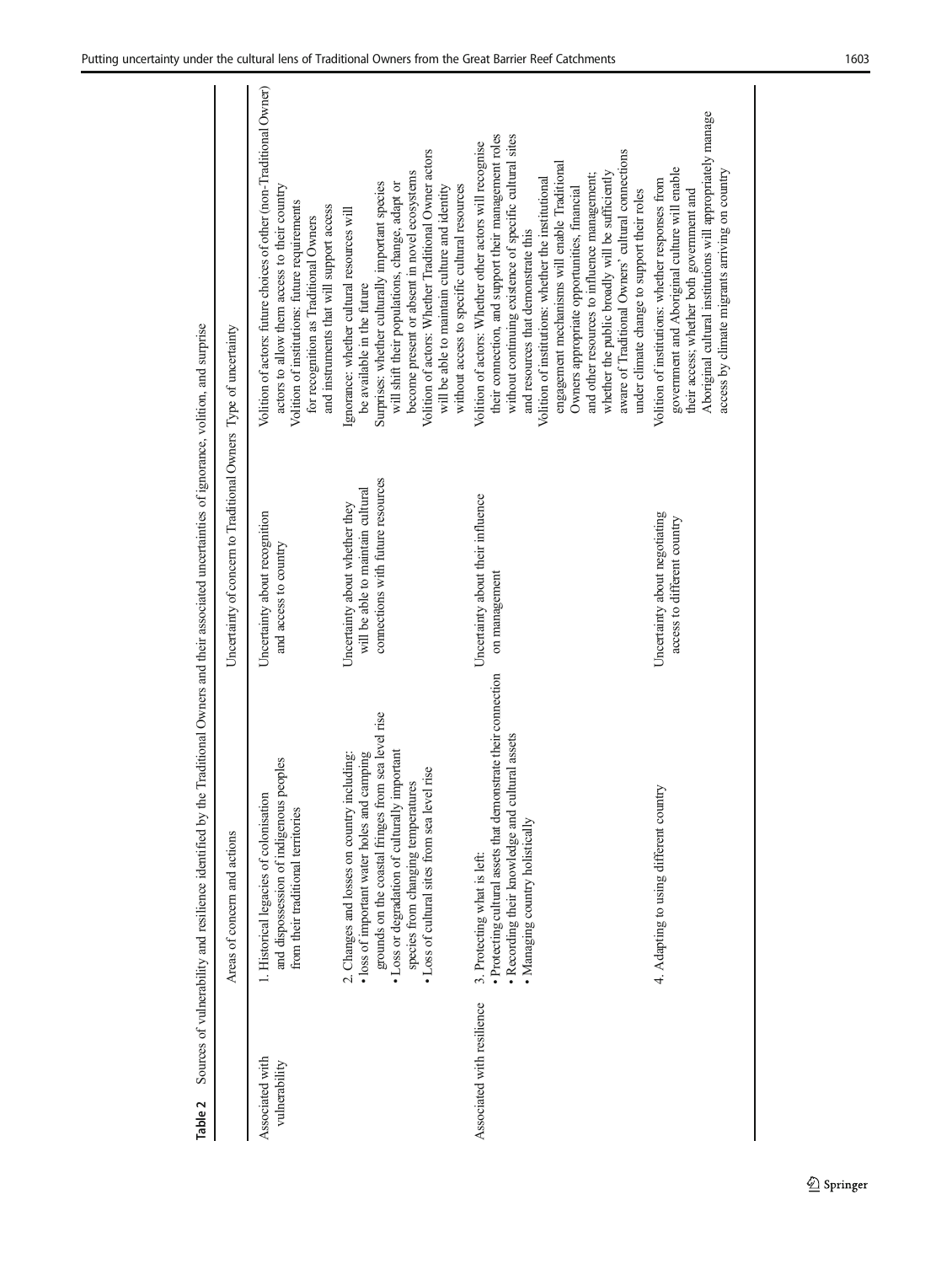mission… Many lived in the fear that they would get herded up and put on missions. (Interview on country - Koinmerburra Traditional Owner)

Their placement into missions resulted in the loss of spiritual and customary practices and associated knowledge, requiring adherence to colonial rules that further weakened indigenous governance. For the Koinmerburra Traditional Owner, the lack of documentation of the removal of her ancestors represents potential erasure of their presence from their country. Sites that clearly demonstrate their distinct Aboriginal history and cultural values before European settlement are therefore important in reasserting their rights as Traditional Owners. Some of these sites that are threatened with inundation through sea-level rise were chosen by the Traditional Owners for the project activities in order to record and map this knowledge to protect it for future generations:

The sites show that there was occupation, that we were there… if we lose that and we don't do anything about it, we've pretty much lost our past, our culture, our mob… our rightful heritage and identity. (Interview on country - Koinmerburra woman)

Traditional Owners explained how the connection between these threatened sites and the people is more important than just the continuing existence of the site—the key concern is not primarily whether the site will be flooded by sea water, but whether their connections to the site and involvement in management continue as the site is flooded:

All our cultural learning it revolves around mother earth. It's not just this part, like climate change, there is water, being involved in all aspects… [and] working together on that. If we don't have mother earth [she] does not reproduce. If we look after that she sustains us. (Interview - Koinmerburra Traditional Owner)

Managing all aspects of their traditional lands and waters is intimately connected to their culture thriving and the health of people. Climate change is one consideration that will affect this relationship, by engendering physical changes to the country and important sites. However, the lack of recognition of Traditional Owners' ancestral relationship to their land, their artefacts, their laws, and values to be on country and to look after country is a greater concern. National parks are perceived as imposing a set of rules that prevents access to important sites and places with stories and artefacts that require looking after, in order to manage threats like sea level rise. Looking after country requires cultural practices, including camping on country to share knowledge between generations, and hunting and collecting of cultural plants. Previous attempts to introduce cultural protocols to establish a minimum set of rules for government agencies to engage about work on country were not fully utilised by national parks:

The artefact site, and even in the wetlands [fresh water sources that were used by ancestors who dwelled on and occupied the coast line], the swamps they are full of hymenachne. Why can't they [National Parks] clean it out? That's our history. Let's try and get together and keep it clean. That's important to us. That shows that we were here. They just don't care about our culture. (Interview on country - Koinmerburra Traditional Owner)

For the Traditional Owners, an absence of recognition of their customary obligations to their ancestors and their traditional lands, and trust between them and the national park agency, presents a significant uncertainty about climate-induced changes, such as sea level rise, and how this will affect the future health of their country and their culture.

# Associated with vulnerability: changes and losses on country and uncertainty about whether they will be able to maintain cultural connections with future resources

For the Traditional Owners, change and loss on country are certain. They have been observing environmental change and severe weather on their country since their youth, including flooding of the township vicinity that is now a built city, inundation of their homes, loss of freshwater pools to saltwater, and movement up river of mangroves that are important for food and teaching of the younger generation. Nevertheless, some family groups have been able to continue their cultural connections and responsibility for intergenerational knowledge transfer despite this dynamism of the environmental conditions:

I think we've been lucky as a family group. Most of us have lived here all our lives. Our children come back with their children cause they want to teach them here now. A lot of our food [traditional food] is in our mangroves. There are 3 or 4 different species [mangroves] up the back of Blacks Beach. It protects artefacts from storm surges. Mangroves are coming back into the waterway. Our children go in the mangroves to get food. Once you teach them to do that, they know where to go, they know their country, and it is part of their connection. (Workshop - Yuibera Elder)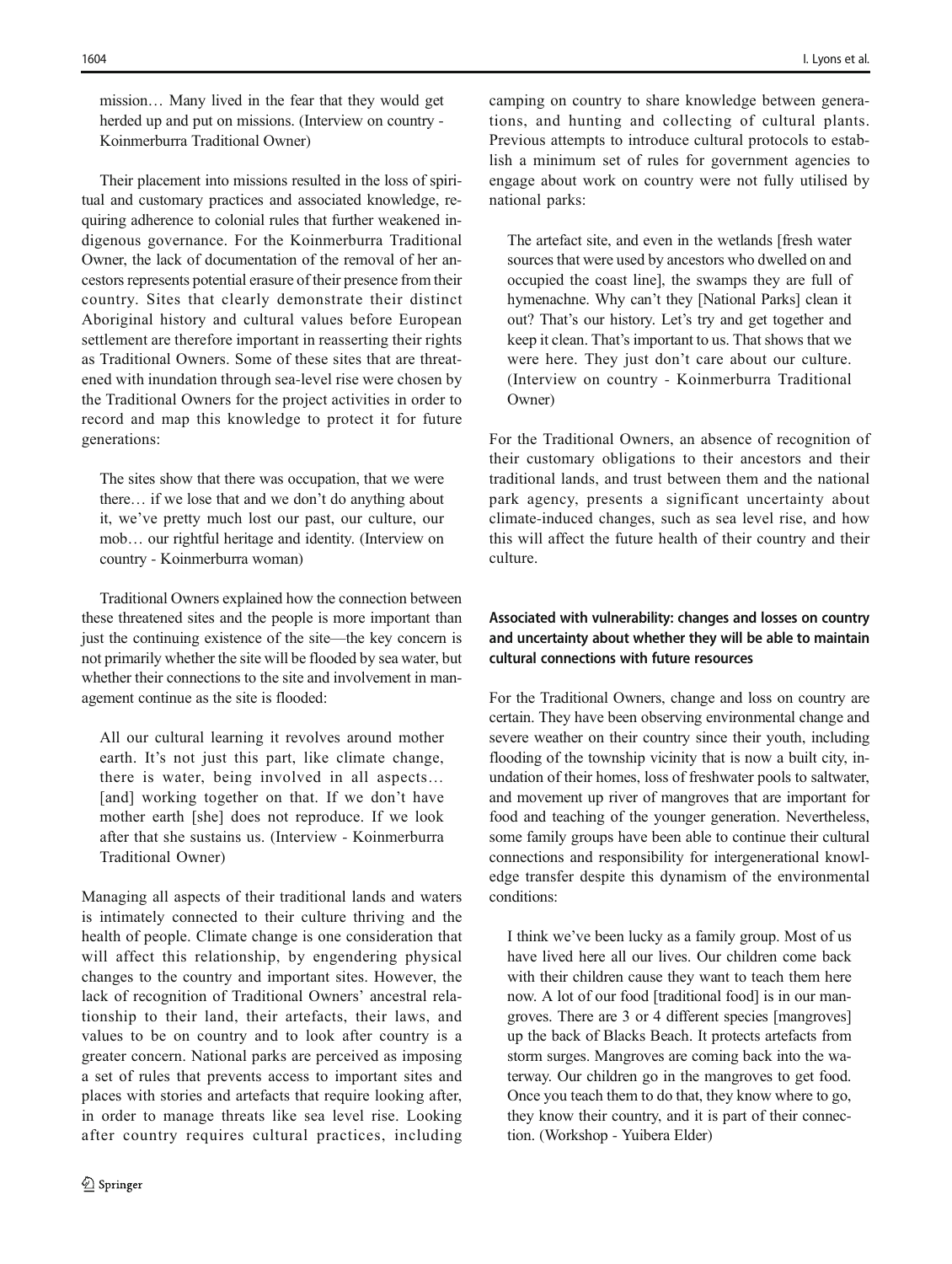However, each group faces different challenges of access to their lands and seas, as accessible areas are largely only the designated public access areas; and of access to resources to stay on their traditional lands. For some groups, limited access to country has meant that they have become distant observers of its changing condition. Development, including agriculture, mining, and the expanding urban setting, and changing environmental conditions, bring uncertainty about the types of cultural resources and conditions they will access in the future. The Traditional Owners expressed concerns about the impacts of both economic and environmental change including the effects of mining and shipping on country and important species, run-off and pollution into waterways, and weather events that erode the coast including ancestral fish traps. In the context of intermittent access to country, potential shifts of key plants and animals, and/or unfamiliar ones moving into their country, may occur too quickly for cultural connections to be maintained.

Some groups observe extreme losses whenever they are able to access country such as damage to artefacts from vehicle traffic and management actions, loss and degradation of seagrass and culturally important species such as dugongs, removal of bush foods and medicines, and loss of knowledge through migration and elders passing. A Koinmerburra Traditional Owner was heavily discouraged after seeing the impacts of severe weather and human activity on their country. Lack of regular access to country meant the changes were occurring too quickly for the cultural practices of close observation to understand the patterns of change—which severely limits the ability to respond appropriately:

I don't know how to feel about it. Every time you come out, you go out to a site, and it may be destroyed. You feel like you lost a piece of yourself or your mob. (Interview on country - Koinmerburra Traditional Owner)

The rapid pace of change triggers three different types of uncertainty for Traditional Owners: potential ignorance about whether cultural resources will be available in the future, potential surprises about their future location, and potential lack of volition to access cultural resources and maintain culture and identity (Table [2,](#page-6-0) row 2).

#### Associated with resilience: protecting what is left and uncertainty about their influence on management

Protecting what is left of their culture and of country that they can access for future generations is important to enable Traditional Owners to draw on their sources of resilience their experiences and knowledge of environments and environmental change (Fig. [1](#page-3-0)). The presence of important cultural sites, plants, and artefacts are important indicators of a protected culture that is still practiced, enabling connection to country and resources for future generations:

It's just when you're coming out, if the sites are there, you feel that connection more. Just makes you feel alive… your culture is still alive for future generation. We've always said we've got to protect whatever sites we can. Our kids and grandkids we want to show them the sites and tell them the stories and what they were there for and how our mobs used the country and environment. (Interview on country - Koinmerburra Traditional Owner)

The Traditional Owners identify critical uncertainties around how actors' and institutional volition will influence their ability to protect country (Table [2,](#page-6-0) row 3). Strategies of recovery currently rely on their own efforts to relocate artefacts, create awareness of their culture, and record their existing sites, including through video footage, for future generations. However, as many others are now responsible for their country, such as national parks, project partnerships are critical—but the conditions of engagement introduce uncertainty about whether partnerships will support the necessary actions by Traditional Owners to protect country:

We want outcomes as a mob. To me it's pointless if we don't get anything out of this [climate adaptation planning]. We want to create relationships, partnerships, projects, looking after spots that are key areas or sites to us. A lot of our sites are gone, whether it is through weather, climate or man-made. It's really important to us because it's all we've got left. (Workshop - Koinmerburra Traditional Owner)

Traditional Owners need to secure clear beneficial outcomes for their groups in project partnerships, both to recognise their traditional custodial roles (i.e., strengthen sources of resilience) and also to adjust to losses endured over decades of colonisation (i.e., reduce the effects of sources of vulnerability). However, enduring partnerships are challenged by uncertainties around funding for Traditional Owners' roles, for example through jobs as rangers and contracts to undertake onground works. Our science partnership was perceived to have strengthened resilience by supporting their way of knowing country, and their aspirations to manage country if given the opportunity.

# Associated with resilience: adapting to using different country and uncertainty about negotiating access to different country

The Traditional Owners' awareness about potential losses of land and cultural resources from sea level rise triggered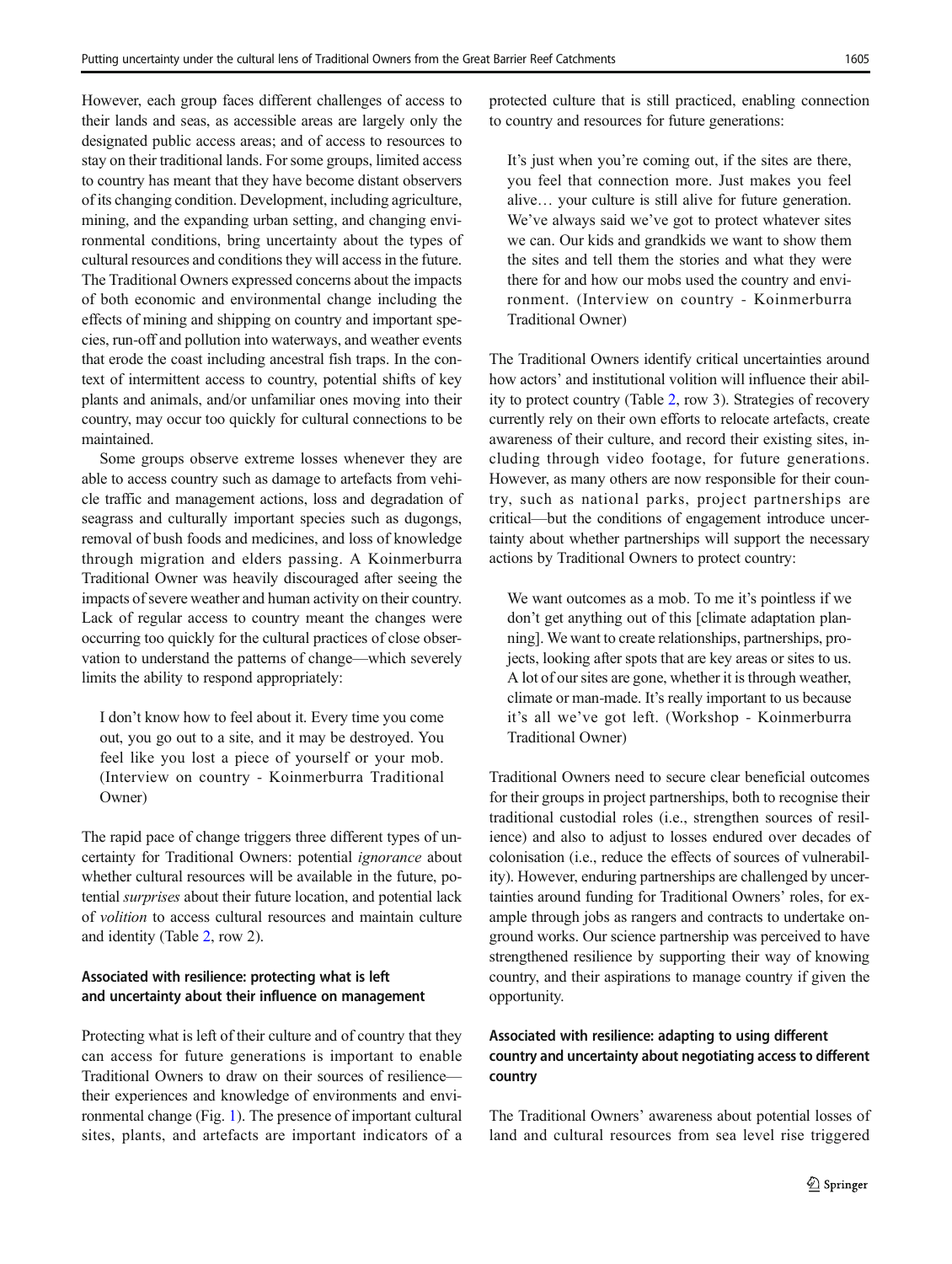questions about whether ownership and access rights over land would therefore need to be re-distributed. Key concerns arose about how and whether they would be involved in this decision-making, and what the consequences would be for their ongoing access to cultural places and country. For them, preparation for any potential land ownership or access negotiations with government and farmers on the coast need to be entered into and nurtured early, and have uncertain outcomes in terms of institutional and actor responses (Table [2](#page-6-0), row 4).

When I looked at that [sea-level rise projection scenario], I said god that is going to go over the top of my camp. Do I need to go up on higher ground? We got to be careful because the farmers and cattle property owners are the ones sitting on higher ground we like to camp on. We got to work toward breaking the barriers down with these cane farmers and the cattle property owners. Are they going to give it [land] back to us? Who will tell these property owners, sorry you've got to move your property further back from the ocean. Who has the right to do that? And where does it leave us? (Workshop - Yuibera Traditional Owner)

Traditional Owners perceive that negotiations with other holders of ownership and access rights to lands to ensure equitable redistribution as sea levels rise could help redress the long displacement of the local indigenous groups. They also recognise that any such negotiations also need to occur with other Aboriginal groups, who are the Traditional Owners of those lands, through their customary institutions. They expressed uncertainty about how these negotiations would be conducted and what the results would be. Concerns also exist around potential new migrant populations from the Torres Strait Islands, communities that have a historical link to the region from the colonial labour trade, as a result of the impacts of sea level rise. The Traditional Owners highlighted uncertainties about the results of negotiations around access to and use of their traditional lands by immigrants, and potential impacts on their cultural practices and laws from greater pressures that may be placed on those limited places and on culturally important species.

#### Responses that will help lower perceived uncertainties

Lowering uncertainty about the aspects of vulnerability and resilience highlighted above requires the Traditional Owners being on their country to know about and act on changes. It also requires effective engagement in decision-making to lower uncertainty about institutional responses and management influences.

#### Associated with strengthening resilience: being on country to know about and act on climate change

The Traditional Owners seek to be supported and resourced to monitor change in important places on-country, including places visited from childhood, that have important stories as well as cultural species, to aid them to closely observe and make greater sense of the impacts of climate change and the multiple pressures on their country. Collating and recording knowledge of their country is one action that would strengthen their sources of resilience, ensuring transfer of knowledge between generations and providing a record of their presence and occupation of country. The lack of voice for the Traditional Owners in making claims about their culture in western society has made collation and recording all the more important in order to protect their culture and to incorporate their values into management plans. Recorded knowledge provides greater evidence to negotiate to protect what they have left. Creating awareness about their culture, for example through activities in primary schools, was identified as one strategy to ensure their values are recognised in the wider community:

Teaching at the schools, teaching our culture and its importance to us. Our culture revolves around the environment and this is why we look after it and how we look after it. (Workshop - Koinmerburra Traditional Owner)

The Traditional Owners want to be on country to respond to climate change and the multiple pressures, including tourism, agricultural run-off, weed infestation, and erosion of coastal areas, on their country. However, working on country has to be done in a way that strengthens culture in order to strengthen resilience to impacts of climate and other changes. Their customary obligations and responsibilities to future generations and to look after their traditional lands and seas through indigenous institutions are crucial to this resilience, particularly for the youth:

Living on country and doing it on country. It's no good doing it in the city. Getting back on country is important to work on climate change. Until they [youth and Traditional Owners] know about our culture and the way it is supposed to work. A lot of our kids have missed out on their culture and it's important to bring them back. (Interview - Yuibera Traditional Owner)

## Associated with strengthening resilience: effective engagement in decision-making

Traditional Owners can strengthen their sources of resilience through engagement that recognises their rights over country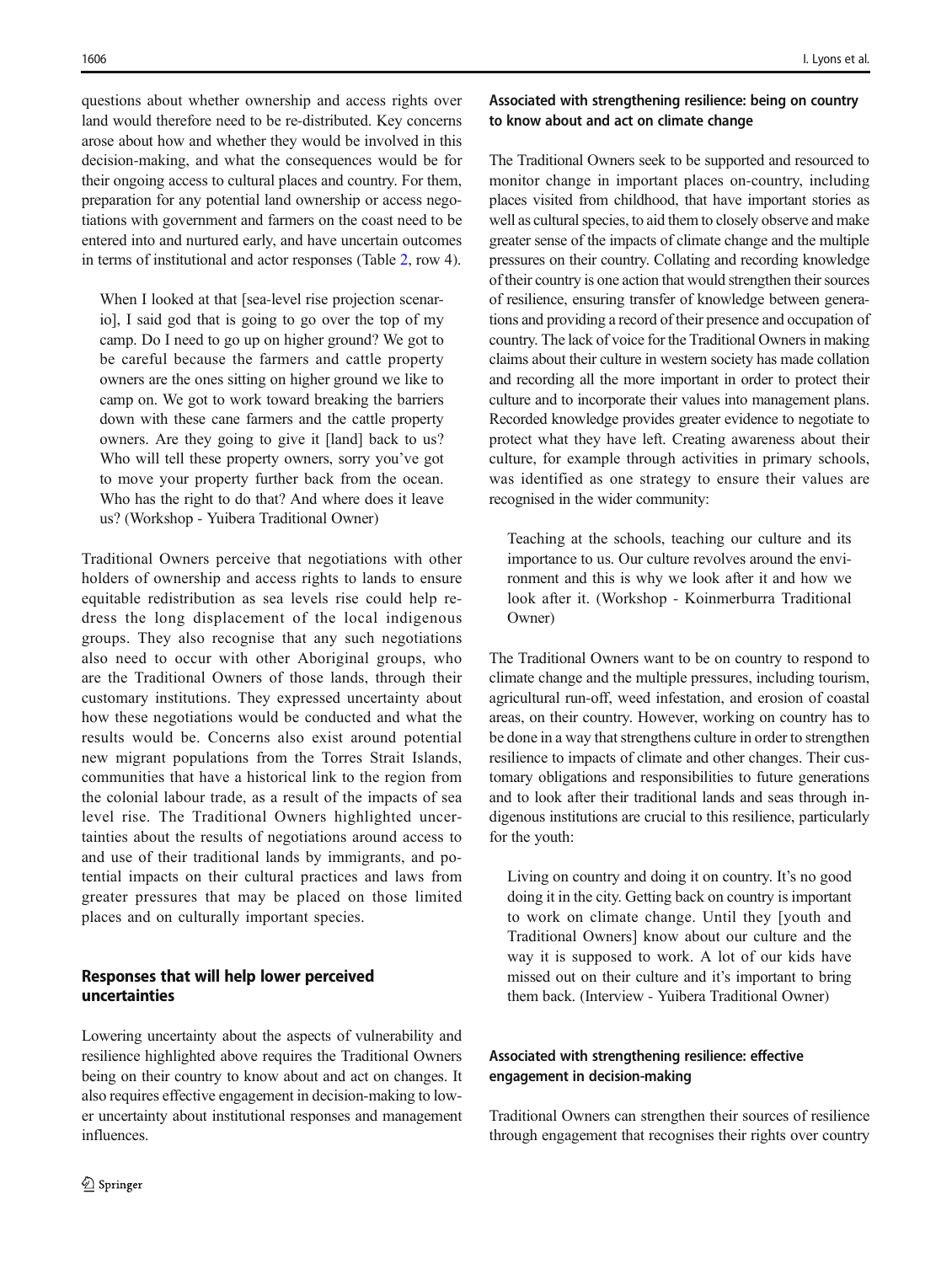(Fig. [2](#page-4-0)). However, they are very unsure about whether this will occur:

Are we going to be part of decision-making of what happens to country, especially in areas of value to us? We need to be there with them all sitting at the same table rather someone talking to us and then going out representing us. We don't want that. (Workshop - Yuibera Traditional Owner)

Traditional Owners perceive that effective engagement in decision-making requires recognition of their culture, including their knowledge and roles as custodians, and the right to express their identity, practices, and lores to others on their country and ultimately to have compliance authority. Looking after country together provides an opportunity to improve the current situation, which currently falls short of the required recognition of indigenous culture. Through working together to make decisions about country, Traditional Owners perceive an opportunity to uplift the respect for their protocols, knowledge, and their values from the professional and wider community who reside in, earn a living on, or share in the use of the resources on their traditional lands.

#### **Discussion**

Our results show that indigenous groups perceive primarily uncertainties related to volition of actors and institutions. When they are involved in climate adaptation planning in ways that mobilise their cultural institutions and knowledge, they can safely manage these uncertainties through their agency to determine and control key risks. Key risks indigenous groups face arise from the historical context of colonisation and dispossession that have enduring legacies (Cameron [2012\)](#page-11-0). By asserting the expression of their knowledge, exercise of their rights and interests to their traditional lands and participation in decision-making that have environmental and health impacts, they reinforce their resilience under the conditions of multiple drivers of change. These endeavours to counter enduring political marginalisation and revitalise indigenous traditions and customary governance are firmly embedded in emerging indigenous social movements for environmental and climate justice (Dhillon [2018](#page-11-0)).

The ongoing impacts of a history of dispossession and of climate change are inseparable vulnerabilities for indigenous peoples who are engaging for a more just outcome for their society (Schlosberg and Carruthers [2010](#page-12-0)). Procedures and responses to climate and environmental change must engage the continuing "consequences" of colonisation in ways that strengthen local capacity and culture (Howitt et al. [2012](#page-12-0)). While the impacts of climate change are being observed by indigenous peoples through changes in seasonal patterns and

indicators, many of their immediate concerns and uncertainties relate to socio-economic institutional barriers to sustainable development, issues that have a direct impact on their capacity to respond (Maru and Davies [2011](#page-12-0); Petheram et al. [2010](#page-12-0)). Indigenous agency to directly participate and design mechanisms to strengthen their capacity to respond to climate change remains weak in many post-colonial societies (Dhillon [2018\)](#page-11-0).

Schlosberg [\(2004](#page-12-0)), Bulkeley et al. ([2014\)](#page-11-0), and Visvanathan [\(2005](#page-13-0)) identify attributes of justice that are relevant to findings of this study: procedural (encompassing recognition and participation), distributional (equitable sharing of risks and benefits), and cognitive (respect for diverse ways of thinking about and knowing the world). Calls for procedural and cognitive justice resonate with Traditional Owners' advocacy to be recognised as custodians of their country by the wider public, particularly by western institutions, and as a foundation for indigenous groups to enter decision-making forums about their country. Nevertheless, climate justice has not focused attention to specific recognition that indigenous peoples bring their own sui generis cultural institutions and knowledge to the climate response context (Dhillon [2018](#page-11-0)). Indigenous peoples prioritise negotiation to enable them to protect their values and ultimately their relationship to their country in climate adaptation (Whyte [2018](#page-13-0)). In the modern discourse on climate change and adaptation, assumptions are often made about human agency, current and future risk, and the relevant temporal and spatial scale for understanding and acting that are focused on the nation-states roles (Howitt et al. [2013](#page-12-0); Mathur et al. [2014](#page-12-0); Veland et al. [2013](#page-12-0)). For the Traditional Owners in this study, recognition of their way of knowing, their particular relationship to country, of their role not just as (marginalised) stakeholders but Traditional Owners with a long history and ongoing responsibility, independent of the nation-state now established on their traditional territories, are key to the way they want to be approached and engaged for climate adaptation and to strengthening capabilities for long-term resilience.

For indigenous peoples, engagement in climate adaptation planning is about building economic, social, and cultural wellbeing for their ongoing indigenous societies as well as addressing environmental issues (Dhillon [2018;](#page-11-0) Howitt et al. [2012](#page-12-0)). Engagement in climate adaptation planning by the groups in this study focused on reducing vulnerabilities and strengthening socio-economic, institutional, and cultural resilience. However, the primary uncertainties were associated with negotiating a positive outcome with government, neighbouring groups, or NRM agencies for climate adaptation, uncertainties related to building long-term resilience of the indigenous societies, and their unique knowledge and governance systems. The nature of engagement triggered uncertainties about whether the indigenous perspective would be given due respect and consideration by regional institutional actors and whether the process would support their particular perspective to be properly heard within an inclusive discourse space.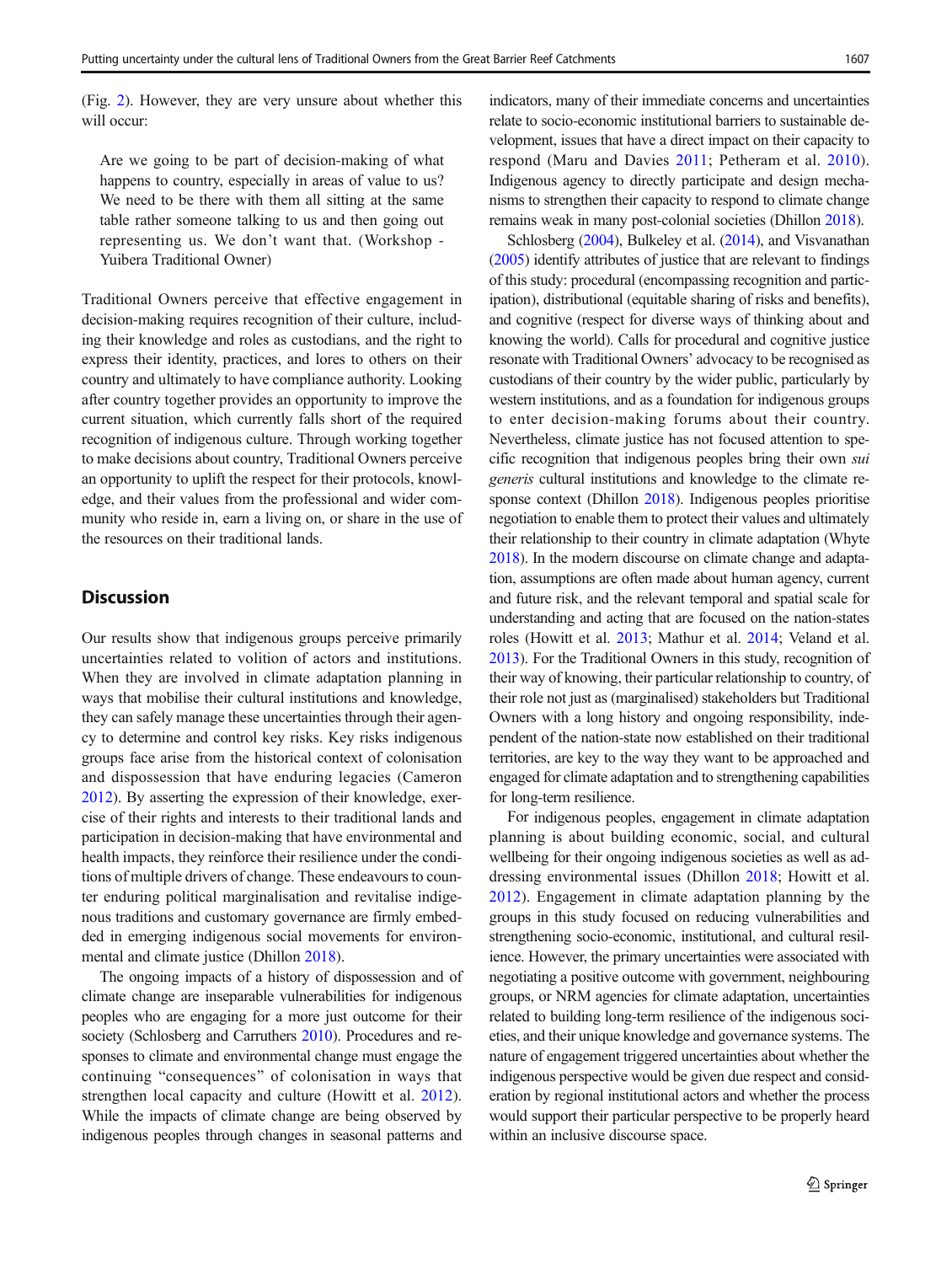#### <span id="page-11-0"></span>Conclusion

The primary uncertainties for indigenous peoples in climate change are about volition of actors and institutions, and are linked to their agency to define their risks and to develop counter vulnerability strategies from the ongoing impacts of colonisation and reinforce their resilience from their knowledge and culture. The lack of inclusion of indigenous peoples to determine their own path in responding to the impacts of modern society and associated climate and environmental changes both increases the uncertainties they face and their vulnerabilities. Cultural institutions are critical in shaping how societies, including indigenous groups, define, measure, and engage risk and uncertainty. Recognition of the role of culture in framing climate discourse, and of the importance of diversity of perspectives, is central to a just approach in addressing climate adaptation. The need for more inclusive procedures of engagement that support the particular indigenous ways of knowing, of being in place, and of the capabilities from being on country that allow them to derive resilience from place and their histories, are more urgent but themselves also represent a form of risk where they are not properly executed. Participation that respectfully enables the co-existence of multiple types of knowledge and the uncertainties that are inherent to them provides greater surety that planning will be robust and supports capabilities for a resilient society. The distribution of the risks and benefits of climate adaptation and of the responses developed are critical considerations that need to be undertaken with indigenous groups to ensure a just outcome. Nevertheless, a specific focus on sui generis indigenous knowledge and customary governance as a source of resilience can strengthen climate justice approaches.

Acknowledgements I would like to acknowledge the programs that funded open access of our paper. We received financial support from the 'CSIRO Indigenous Futures and Great Barrier Reef Intiatives and the NESP Earth Systems and Climate Change Hub'.

Open Access This article is distributed under the terms of the Creative Commons Attribution 4.0 International License (http:// creativecommons.org/licenses/by/4.0/), which permits unrestricted use, distribution, and reproduction in any medium, provided you give appropriate credit to the original author(s) and the source, provide a link to the Creative Commons license, and indicate if changes were made.

Publisher's note Springer Nature remains neutral with regard to jurisdictional claims in published maps and institutional affiliations.

# References

- Altman J, Kerins S (2012) People on country: vital landscapes, indigenous futures. The Federation Press, Sydney
- Australian Government (2013) Regional natural resource management planning for climate change fund. [http://www.environment.gov.au/](http://www.environment.gov.au/cleanenergyfuture/regional-fund/index.html)

[cleanenergyfuture/regional-fund/index.html.](http://www.environment.gov.au/cleanenergyfuture/regional-fund/index.html) Accessed 06 March 2013

- Berkes F (2008) Climate change and indigenous ways of knowing. In: Sacred ecology. Routledge, New York, pp 61–180
- Berkes F (2012) Implementing ecosystem-based management: evolution or revolution? Fish Fish 13:465–476. [https://doi.org/10.1111/j.1467-](https://doi.org/10.1111/j.1467-2979.2011.00452.x) [2979.2011.00452.x](https://doi.org/10.1111/j.1467-2979.2011.00452.x)
- Bohnet I, Hill R, Turton SM, Bell R, Hilbert DW, Hinchley D, Pressey RL, Rainbird J, Standley P-M, Cvitanovic C, Crowley G, Curnock M, Dale A, Lyons P, Moran C, Pert P (2013) Supporting regional natural resource management (NRM) organisations to update their NRM plans for adaptation to climate change. Conferences paper presented at the 20th International Congress on Modelling and Simulation
- Brondizio ES, Le Tourneau FM (2016) Environmental governance for all. Science 352:1272–1273. <https://doi.org/10.1126/science.aaf5122>
- Bulkeley H, Edwards GAS, Fuller S (2014) Contesting climate justice in the city: examining politics and practice in urban climate change experiments. Glob Environ Chang Human Policy Dimens 25:31– 40. <https://doi.org/10.1016/j.gloenvcha.2014.01.009>
- Cameron ES (2012) Securing indigenous politics: a critique of the vulnerability and adaptation approach to the human dimensions of climate change in the Canadian Arctic. Glob Environ Chang Human Policy Dimens 22:103-114. [https://doi.org/10.1016/j.gloenvcha.](https://doi.org/10.1016/j.gloenvcha.2011.11.004) [2011.11.004](https://doi.org/10.1016/j.gloenvcha.2011.11.004)
- Cinner JE, Adger WN, Allison EH, Barnes ML, Brown K, Cohen PJ, Gelcich S, Hicks CC, Hughes TP, Lau J, Marshall NA, Morrison TH (2018) Building adaptive capacity to climate change in tropical coastal communities. Nat Clim Chang 8:117–123. [https://doi.org/](https://doi.org/10.1038/s41558-017-0065-x) [10.1038/s41558-017-0065-x](https://doi.org/10.1038/s41558-017-0065-x)
- Clarkson C, Jacobs Z, Marwick B, Fullagar R, Wallis L, Smith M, Roberts RG, Hayes E, Lowe K, Carah X, Florin SA, McNeil J, Cox D, Arnold LJ, Hua Q, Huntley J, Brand HEA, Manne T, Fairbairn A, Shulmeister J, Lyle L, Salinas M, Page M, Connell K, Park G, Norman K, Murphy T, Pardoe C (2017) Human occupation of northern Australia by 65,000 years ago. Nature 547:306–310. <https://doi.org/10.1038/nature22968>
- Cruikshank J (2001) Glaciers and climate change: perspectives from oral tradition. Arctic 54:377–393. [https://doi.org/10.1080/00664677.](https://doi.org/10.1080/00664677.2012.707972) [2012.707972](https://doi.org/10.1080/00664677.2012.707972)
- Dessai S, van der Sluijs J (2007) Uncertainty and climate change adaptation - a scoping study. Copernicus Institute. Research Institute for Sustainable Development and Innovation. Universiteit Utrecht Tyndall Centre for Climate Change Research School of Environmental Sciences, University of Anglia, Utrecht
- Dhillon J (2018) Indigenous resurgence, decolonization, and movements for environmental justice introduction. Environment and Society-Advances in Research 9:1–5 doi:[https://doi.org/10.3167/ares.2018.](https://doi.org/10.3167/ares.2018.090101) [090101](https://doi.org/10.3167/ares.2018.090101)
- Douglas M (1992) Risk and blame essays in cultural theory. Routledge, London
- Green D, Raygorodetsky G (2010) Indigenous knowledge of a changing climate. Clim Chang 100:239–242
- Green D, Jackson S, Morrison J (2009) Risks from climate change to indigenous communities in the tropical North of Australia. Department of Climate Change and Energy Efficiency, Canberra
- Green D, Billy J, Tapim A (2010) Indigenous Australians' knowledge of weather and climate. Clim Chang 100:337–354. [https://doi.org/10.](https://doi.org/10.1007/s10584-010-9803-z) [1007/s10584-010-9803-z](https://doi.org/10.1007/s10584-010-9803-z)
- Head L, Adams HV, McGregor V, Toole S (2014) Climate change and Australia. Wiley Interdiscip Rev Clim Chang 5:175–197. [https://doi.](https://doi.org/10.1002/wcc.255) [org/10.1002/wcc.255](https://doi.org/10.1002/wcc.255)
- Hibbard M, Lane MB (2004) By the seat of your pants: indigenous action and state response. J Plan Theory Pract 5:95–102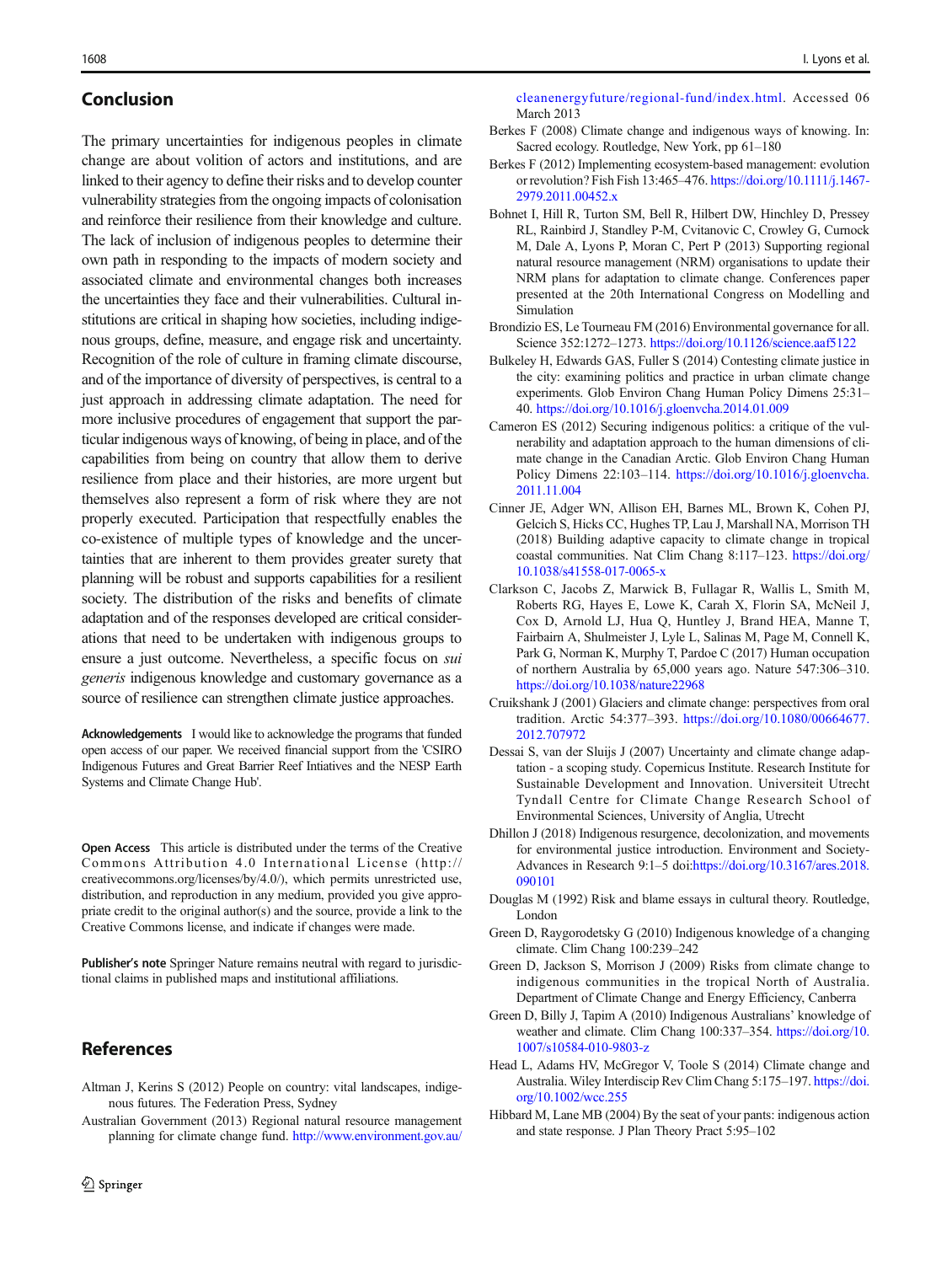- <span id="page-12-0"></span>Hill R, Pert PL, Davies J, Robinson C, Walsh F, Falco-Mammone F (2013) Indigenous land management in Australia. Extent, scope, diversity, barriers and success factors. CSIRO, Cairns
- Horton D (1994) The encyclopaedia of Aboriginal Australia: Aboriginal and Torres Strait Islander history, society and culture. Aboriginal and Torres Strait Islander Studies, for the Australian Institute of Aboriginal Studies, Canberra
- Howitt R, Havnen O, Veland S (2012) Natural and unnatural disasters: responding with respect for indigenous rights and knowledges. Geogr Res 50:47–59. [https://doi.org/10.1111/j.1745-5871.2011.](https://doi.org/10.1111/j.1745-5871.2011.00709.x) [00709.x](https://doi.org/10.1111/j.1745-5871.2011.00709.x)
- Howitt R, Lunkapis G, Suchet-Pearson S, Miller F (2013) New geographies of coexistence: reconsidering cultural interfaces in resource and environmental governance. Asia Pac Viewp 54:123–125. <https://doi.org/10.1111/apv.12013>
- Hulme M (2008) Geographical work at the boundaries of climate change. Trans Inst Br Geogr 33:5–11. [https://doi.org/10.1111/j.1475-5661.](https://doi.org/10.1111/j.1475-5661.2007.00289.x) [2007.00289.x](https://doi.org/10.1111/j.1475-5661.2007.00289.x)
- Jackson S, Finn M, Featherston P (2012) Aquatic resource use by indigenous Australians in two Tropical River Catchments: the Fitzroy River and Daly River. Hum Ecol 40:893–908. [https://doi.org/10.](https://doi.org/10.1007/s10745-012-9518-z) [1007/s10745-012-9518-z](https://doi.org/10.1007/s10745-012-9518-z)
- Jayalaxshmi M, Berardi A (2016) Bridging indigenous and scientific knowledge. Science 352:1274–1275. [https://doi.org/10.1126/](https://doi.org/10.1126/science.aaf1160) [science.aaf1160](https://doi.org/10.1126/science.aaf1160)
- Kates RW, Clark WC (1996) Environmental surprise: expecting the unexpected? Environment 38:6–32. [https://doi.org/10.1080/](https://doi.org/10.1080/00139157.1996.9933458) [00139157.1996.9933458](https://doi.org/10.1080/00139157.1996.9933458)
- Kidd R (1997) The way we civilise. The University of Queensland, St Lucia
- Lane MB, Hibbard M (2005) Doing it for themselves transformative planning by indigenous peoples. J Plan Educ Res 25:172–184. <https://doi.org/10.1177/0739456x05278983>
- Leonard S, Parsons M, Olawsky K, Kofod F (2013) The role of culture and traditional knowledge in climate change adaptation: insights from East Kimberley, Australia. Glob Environ Chang 23:623–632. <https://doi.org/10.1016/j.gloenvcha.2013.02.012>
- Lindenfeld L, Smith HM, Norton T, Grecu NC (2014) Risk communication and sustainability science: lessons from the field. Sustain Sci 9: 119–127. <https://doi.org/10.1007/s11625-013-0230-8>
- Macchi M, Oviedo G, Gotheil S, Cross K, Boedhihartono A, Wolfangel C, Howell M (2008) Indigenous and traditional peoples and climate change. Gland: International Union for the Conservation of Nature,
- Maru YT, Davies J (2011) Supporting cross-cultural brokers is essential for employment among Aboriginal people in remote Australia. Rangel J 33:327–338. <https://doi.org/10.1071/rj11022>
- Maru YT, Smith MS, Sparrow A, Pinho PF, Dube OP (2014) A linked vulnerability and resilience framework for adaptation pathways in remote disadvantaged communities. Glob Environ Chang Human Policy Dimens 28:337–350. [https://doi.org/10.1016/j.gloenvcha.](https://doi.org/10.1016/j.gloenvcha.2013.12.007) [2013.12.007](https://doi.org/10.1016/j.gloenvcha.2013.12.007)
- Mastrandrea MD, Field CB, Stocker TF, Edenhofer O, Ebi KL, Frame DJ, Held H, Kriegler E, Mach KJ, Matschoss PR, Plattner G-K, Yohe GW, Zwiers FW (2010) Guidance note for lead authors of the IPCC fifth assessment report on consistent treatment of uncertainties. [www.ipcc.ch](http://www.ipcc.ch)
- Mathur VN, Afionis J, Paavola J, Dougill AJ, Stringer LC (2014) Experiences of host communities with carbon market projects: towards multi-level climate justice. Clim Pol 14:42–62. [https://doi.](https://doi.org/10.1080/14693062.2013.861728) [org/10.1080/14693062.2013.861728](https://doi.org/10.1080/14693062.2013.861728)
- McIntyre-Tamwoy S, Fuary M, Buhrich A (2013) Understanding climate, adapting to change: indigenous cultural values and climate change impacts in North Queensland. Local Environ 18:91–109. [https://doi.](https://doi.org/10.1080/13549839.2012.716415) [org/10.1080/13549839.2012.716415](https://doi.org/10.1080/13549839.2012.716415)
- McMillen H, Ticktin T, Springer HK (2017) The future is behind us: traditional ecological knowledge and resilience over time on

Hawai'i Island. Reg Environ Chang 17:579-592. [https://doi.org/](https://doi.org/10.1007/s10113-016-1032-1) [10.1007/s10113-016-1032-1](https://doi.org/10.1007/s10113-016-1032-1)

- Miller BW, Morisette JT (2014) Integrating research tools to support the management of social-ecological systems under climate change. Ecol Soc 19:41. [https://doi.org/10.5751/es-06813-](https://doi.org/10.5751/es-06813-190341) [190341](https://doi.org/10.5751/es-06813-190341)
- Moran C, Turton S, Hill R (2014) Adaptation pathways and opportunities for the Wet Tropics NRM Cluster region: volume 2. Infrastructure, industry, indigenous peoples, social adaptation, emerging planning frameworks, evolving methodologies and climate adaptation planning in practice. James Cook University, Cairns. Online: [https://](https://www.terranova.org.au/repository/adaptation-pathways-and-opportunities-for-the-wet-tropics-nrm-cluster-region-volume-1-introduction-biodiversity-and-ecosystem-services/adaptation-pathways-opportunities-v2-moran-et-al.pdf/view) [www.terranova.org.au/repository/adaptation-pathways-and](https://www.terranova.org.au/repository/adaptation-pathways-and-opportunities-for-the-wet-tropics-nrm-cluster-region-volume-1-introduction-biodiversity-and-ecosystem-services/adaptation-pathways-opportunities-v2-moran-et-al.pdf/view)[opportunities-for-the-wet-tropics-nrm-cluster-region-volume-1](https://www.terranova.org.au/repository/adaptation-pathways-and-opportunities-for-the-wet-tropics-nrm-cluster-region-volume-1-introduction-biodiversity-and-ecosystem-services/adaptation-pathways-opportunities-v2-moran-et-al.pdf/view) [introduction-biodiversity-and-ecosystem-services/adaptation](https://www.terranova.org.au/repository/adaptation-pathways-and-opportunities-for-the-wet-tropics-nrm-cluster-region-volume-1-introduction-biodiversity-and-ecosystem-services/adaptation-pathways-opportunities-v2-moran-et-al.pdf/view)[pathways-opportunities-v2-moran-et-al.pdf/view](https://www.terranova.org.au/repository/adaptation-pathways-and-opportunities-for-the-wet-tropics-nrm-cluster-region-volume-1-introduction-biodiversity-and-ecosystem-services/adaptation-pathways-opportunities-v2-moran-et-al.pdf/view)
- NAILSMA (2010) NAILSMA climate change adaptation workshop report. North Australian indigenous land and sea management Alliance, Darwin
- Nakashima DJ, McLean K, Thulstrup HD, Castillo AR, Rubis JT (2012) Weathering uncertainty: traditional knowledge for climate change and adaptation. UNESCO, Paris
- Nikolakis W, Grafton Q, Nygaard A (2016) Indigenous communities and climate change: a recognition, empowerment and devolution (RED) framework in the Murray-Darling Basin. Aust J Water Climate Chang 7:169–183. <https://doi.org/10.2166/wcc.2015.058>
- North DC (1992) Institutions and economic theory. Am Econ 36:3–6. <https://doi.org/10.1177/0569434516630194>
- Petheram L, Zander KK, Campbell BM, High C, Stacey N (2010) 'Strange changes': indigenous perspectives of climate change and adaptation in NE Arnhem Land (Australia). Glob Environ Chang Human Policy Dimens 20:681–692. [https://doi.org/10.1016/j.](https://doi.org/10.1016/j.gloenvcha.2010.05.002) [gloenvcha.2010.05.002](https://doi.org/10.1016/j.gloenvcha.2010.05.002)
- Raskin P, Banuri T, Gallopin G, Gutman P, Hammond A, Kates R, Swart R (2002) Great transition. The promise and lure of the times ahead. Stockholm Environment Institute. Global Scenario Group, Boston
- Reef Catchments (2016) Climate sustainabilty plan 2016–2020. Mackay Whitsunday Isaac. Reef Catchments, Mackay
- Rose Bird D (1996) Nourishing terrains: Australian Aboriginal views of landscape and wilderness. Australian Heritage Commission, Canberra
- Schlosberg D (2004) Reconceiving environmental justice: global movements and political theories. Environ Polit 13:517–540. [https://doi.](https://doi.org/10.1080/0964401042000229025) [org/10.1080/0964401042000229025](https://doi.org/10.1080/0964401042000229025)
- Schlosberg D (2012) Climate justice and capabilities: a framework for adaptation policy. Ethics Int Aff 26:445–461. [https://doi.org/10.](https://doi.org/10.1017/s0892679412000615) [1017/s0892679412000615](https://doi.org/10.1017/s0892679412000615)
- Schlosberg D, Carruthers D (2010) Indigenous struggles, environmental justice, and community capabilities. Glob Environ Polit 10:12–35. [https://doi.org/10.1162/GLEP\\_a\\_00029](https://doi.org/10.1162/GLEP_a_00029)
- Schlosberg D, Collins LB (2014) From environmental to climate justice: climate change and the discourse of environmental justice. Wiley Interdiscip Rev Clim Chang 5:359–374. [https://doi.org/10.1002/](https://doi.org/10.1002/wcc.275) [wcc.275](https://doi.org/10.1002/wcc.275)
- Tobler R, Rohrlach A, Soubrier J, Bover P, Llamas B, Tuke J, Bean N, Abdullah-Highfold A, Agius S, O'Donoghue A, O'Loughlin I, Sutton P, Zilio F, Walshe K, Williams AN, Turney CSM, Williams M, Richards SM, Mitchell RJ, Kowal E, Stephen JR, Williams L, Haak W, Cooper A (2017) Aboriginal mitogenomes reveal 50,000 years of regionalism in Australia. Nature 544:180–184. [https://doi.](https://doi.org/10.1038/nature21416) [org/10.1038/nature21416](https://doi.org/10.1038/nature21416)
- Veland S, Howitt R, Dominey-Howes D, Thomalla F, Houston D (2013) Procedural vulnerability: understanding environmental change in a remote indigenous community. Glob Environ Change Human Policy Dimens 23:314–326. [https://doi.org/10.1016/j.gloenvcha.](https://doi.org/10.1016/j.gloenvcha.2012.10.009) [2012.10.009](https://doi.org/10.1016/j.gloenvcha.2012.10.009)